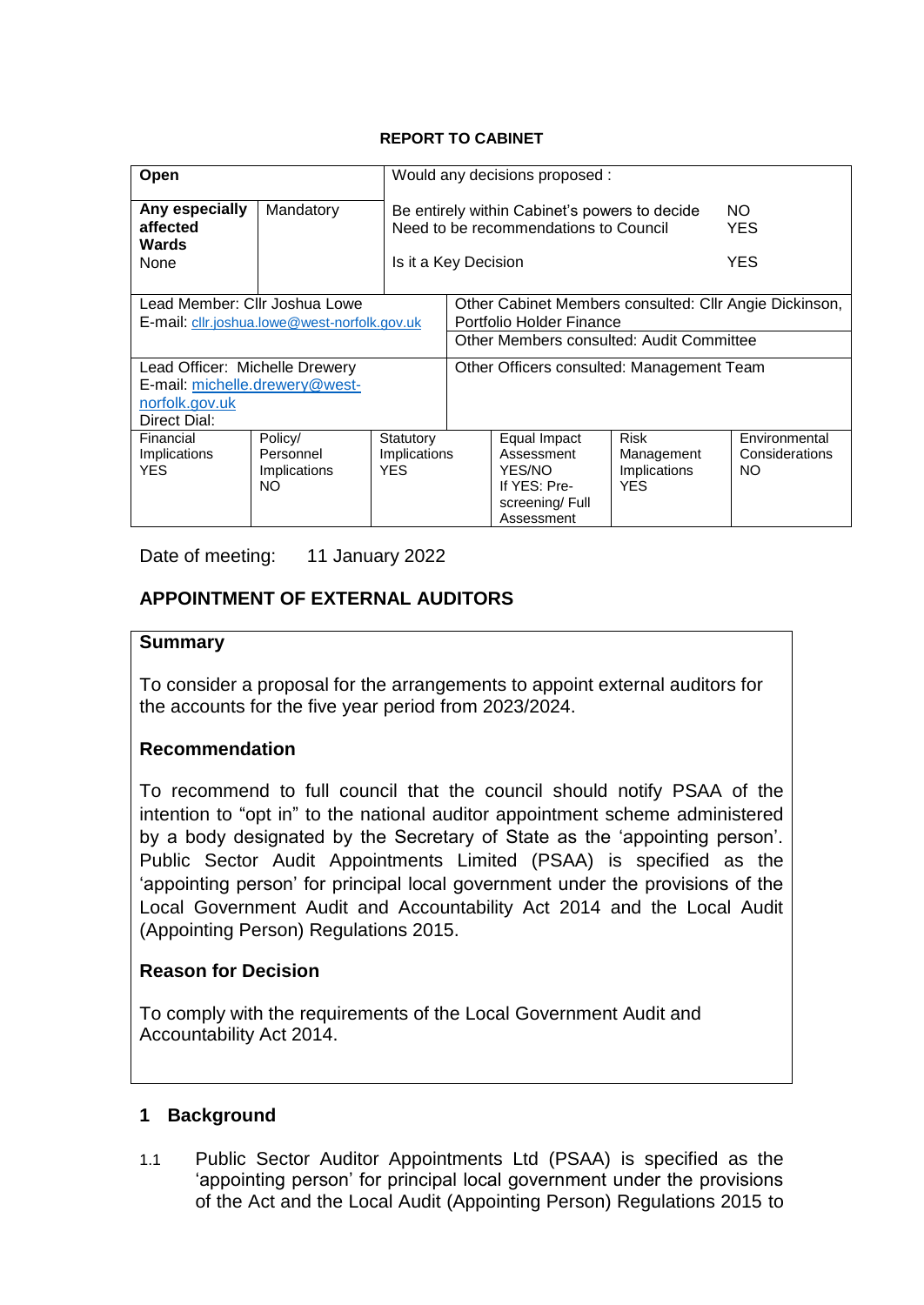manage the appointment of external auditors and the setting of audit fees for local government.

- 1.2 PSAA let five-year audit services contracts in 2017 for the first appointing period, covering audits of the accounts from 2018/2019 to 2022/2023. EY were appointed as the Council's auditors through this process. The final year of audit under the current arrangement is 2022/2023. The Council will need to have a new auditor in place for the year 2023/2024.
- 1.3 Not all accounting firms are eligible to compete for the work. They will need to demonstrate that they have the required skills and experience and be registered with the Institute of Chartered Accounts for England and Wales (ICAEW) who are the Registered Supervising Body approved by the Financial Reporting Council. There are currently nine audit providers eligible to audit local authorities and other relevant bodies under local audit legislation which limits the scope of a procurement exercise to be undertaken locally.
- 1.4 It should be noted that the scope of this procurement will only cover the audit of the Councils accounts. Arrangements for the certification of housing benefit grants are undertaken separately by arrangement with the Department for Work and Pensions (DWP).

### **2 Options Considered**

- 2.1 There are a number of options for the appointment of an external auditor, each with varying risks and opportunities:
	- 1. To make a stand-alone appointment which requires the council to follow the procedure set out in the Local Government Audit and Accountability Act 2014
	- 2. To act jointly with other authorities to procure an auditor (following the required procedures as set out in the Act)
	- 3. To opt-in to the national auditor appointment scheme administered by PSAA (a body designated by the Secretary of State as the 'appointing person')
- 2.2 Audit Committee considered these options and recommend to 'opt-in" to the scheme led by PSAA. The report considered by the Audit Committee is provided in the Background papers section of this report.
- 2.3 On 22nd July 2016 PSAA was specified by the Government to become the SLB authorised to make future audit appointments on behalf of principal local authorities.
- 2.4 As the designated body authorised to make audit appointments on behalf of principal local authorities, PSAA will have the ability to negotiate contracts with the firms nationally, maximising the opportunities for the most economic and efficient approach to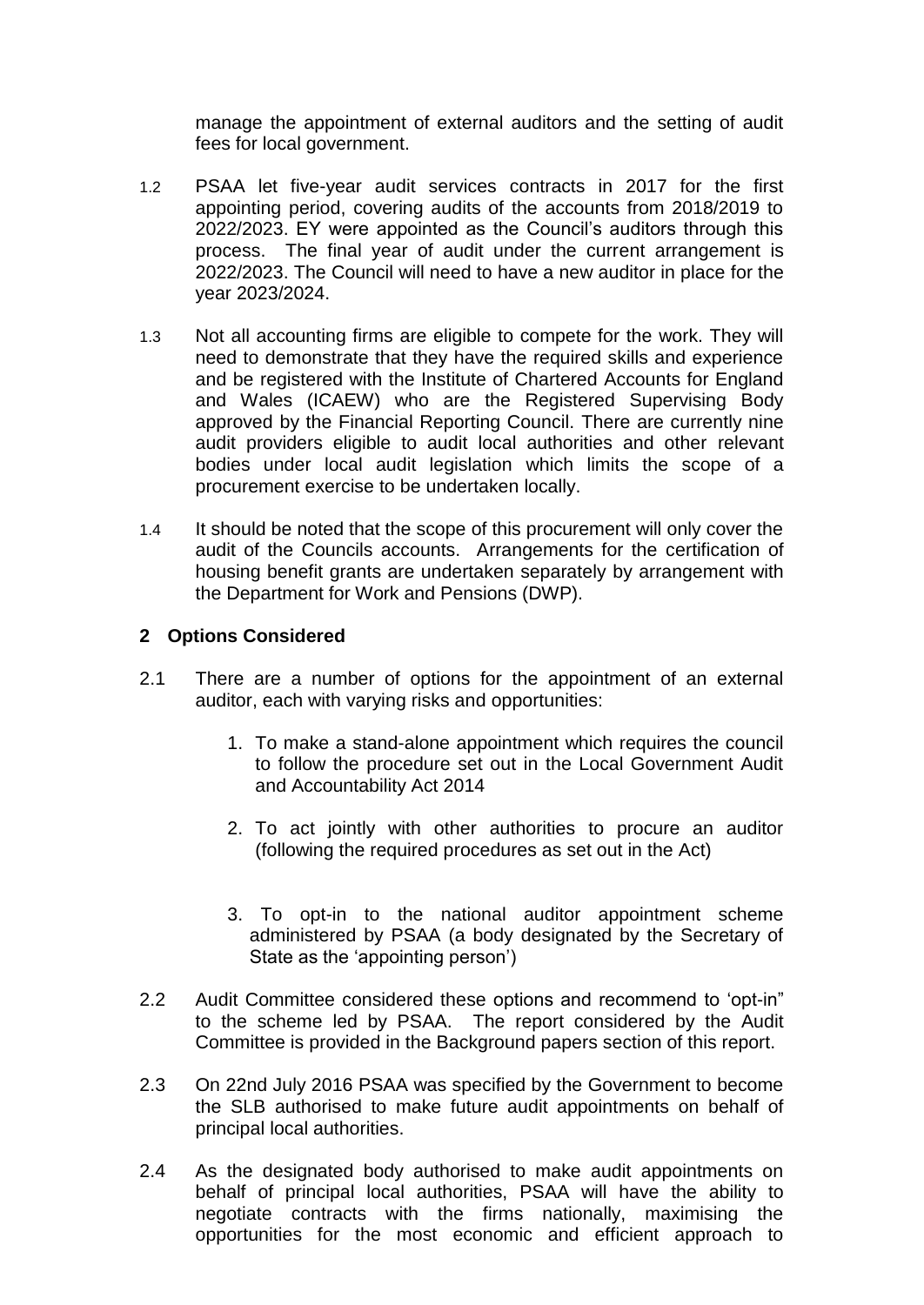procurement of external audit on behalf of the whole sector. 98% of local authorities opted into the current arrangement. Recent discussions with the other Finance Officers in Norfolk have indicated that this is their preferred option in the upcoming arrangements.

2.5 The deadline to notify PSAA of our intention to 'opt in' to the national scheme is 11 March 2022.

### **3 Policy Implications**

3.1 The appointment of the external auditor must remain independent to comply with legislation.

### **4 Financial Implications**

- 4.1 PSAA is a not for profit scheme so any surplus from arrangements are distributed amongst authorities within the scheme.
- 4.2 The current scheme had set out to achieve savings for local authorities which were determined by the fees that were set at the start of the contract. Since then, there have been a number of emerging issues around audit nationally and the impact on local authority audits has resulted in delays and additional costs being incurred. This was further complicated by the outbreak of the pandemic which has required further testing of the council's accounts.
- 4.3 The option chosen will affect the costs incurred through the selection process and potentially the level of fees charged by the external audit. It is anticipated that by opting-in to the national process again that economies of scale can be achieved through a collective procurement process which reduces costs for the sector and for individual authorities compared to a multiplicity of smaller local procurements.
- 4.4 If the council chooses not to use the national appointment arrangements, it will need to establish its own auditor panel with an independent chair and independent members to oversee a local auditor procurement and ongoing management of an audit contract.
- 4.5 Supporting the sector-led body offers the best way of ensuring there is a continuing and sustainable public audit market into the medium and long term.

### **5 Personnel Implications**

5.1 There are no personnel implications.

### **6 Environmental Considerations**

6.1 Audits are usually undertaken physically on council premises. Since the outbreak of the pandemic, these have been undertaken virtually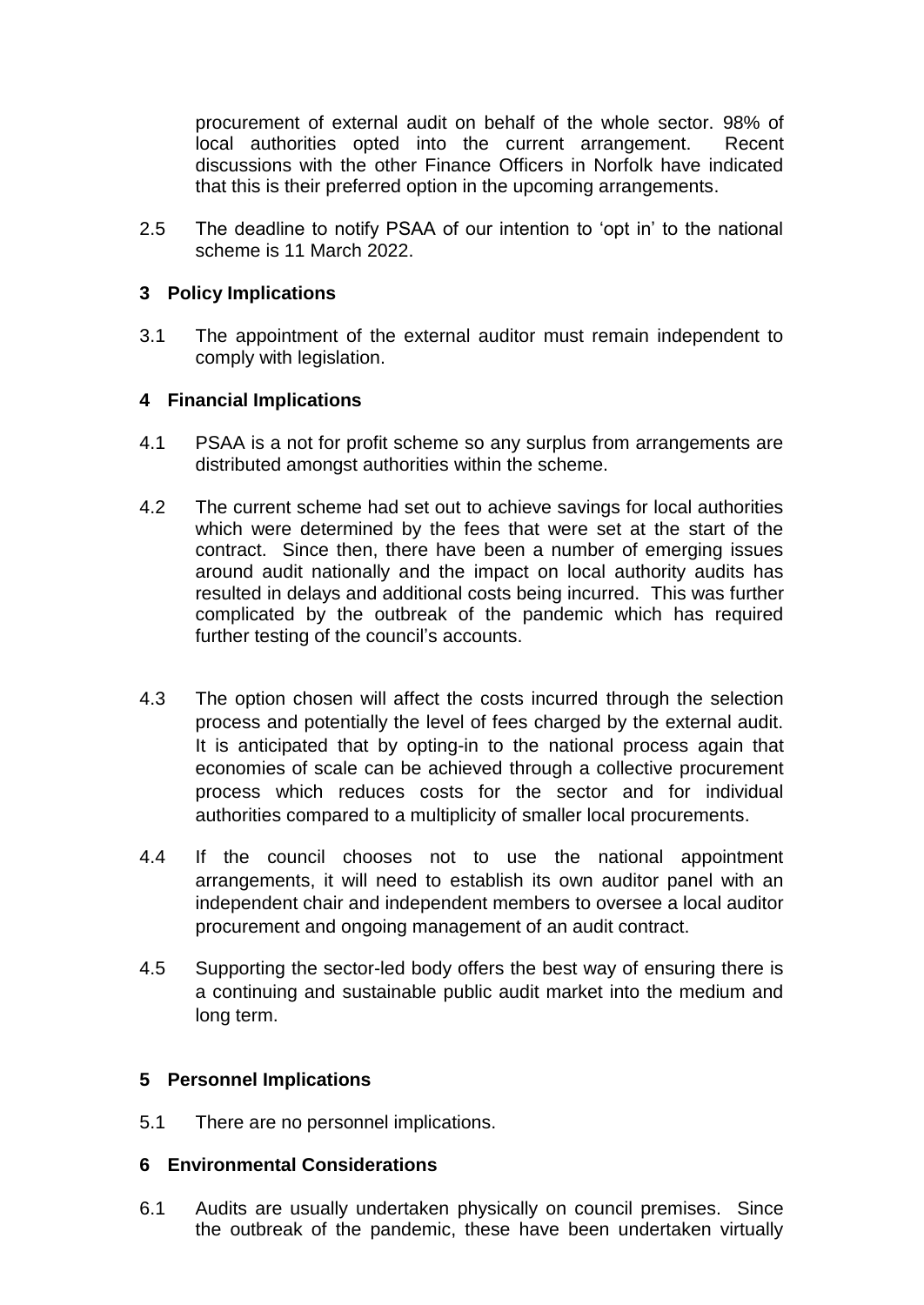which has resulted positively in reduced carbon emissions from less travel and reduced printing. It is not known what changes will be permanent going forward although it is anticipated that some form of hybrid working is likely to continue.

## **7 Statutory Considerations**

- 7.1 As per the Local Audit and Accountability Act 2014:
	- Sec  $7 a$  local authority must appoint an auditor no later than December of the preceding year
	- $\bullet$  Sec 8 sets out the governance around the procedure to appoint and specifies that the Full Council must appoint
	- Sec 12 where a local authority fails to appoint an auditor, the Secretary of State will appoint one
	- Sec 17 gives the Secretary of State the ability to enable a Sector Led Body (SLB) to become the appointing person.

## **8 Procurement and State Aid advice may be required.**

8.1 Not applicable if opting into national scheme.

## **9 Equality Impact Assessment (EIA)**

9.1 There are no equality implications as per the attached EIA.

### **10 Risk Management Implications**

- 10.1 The background report sets out a number of risks being faced nationally in the audit sector impacting on timing and delivery of audit opinions as well as the risks around each of the options considered. By opting into a national scheme, the council will support continuation for a better, sustainable audit market going forward.
- 10.2 There is no immediate risk to the Council. However, early consideration by the Council of its preferred approach will enable continued detailed planning to ensure transition to the preferred arrangement in a timely and efficient manner.

### **11 Declarations of Interest / Dispensations Granted**

11.1 None required.

### **12 Background Papers**

[Local Audit and Accountability Act 2014 \(legislation.gov.uk\)](https://www.legislation.gov.uk/ukpga/2014/2/contents)

Audit Committee Papers: Audit Committee - [External Auditor Appointment.pdf \(west-norfolk.gov.uk\)](https://mgserver.west-norfolk.gov.uk/modgov/documents/s50848/Audit%20Committee%20-%20External%20Auditor%20Appointment.pdf) [AP2 form of acceptance \(west-norfolk.gov.uk\)](https://mgserver.west-norfolk.gov.uk/modgov/documents/s50850/Borough%20Council%20of%20Kings%20Lynn%20and%20West%20Norfolk.pdf) [doc04033120211025102537.pdf \(west-norfolk.gov.uk\)](https://mgserver.west-norfolk.gov.uk/modgov/documents/s50851/doc04033120211025102537.pdf)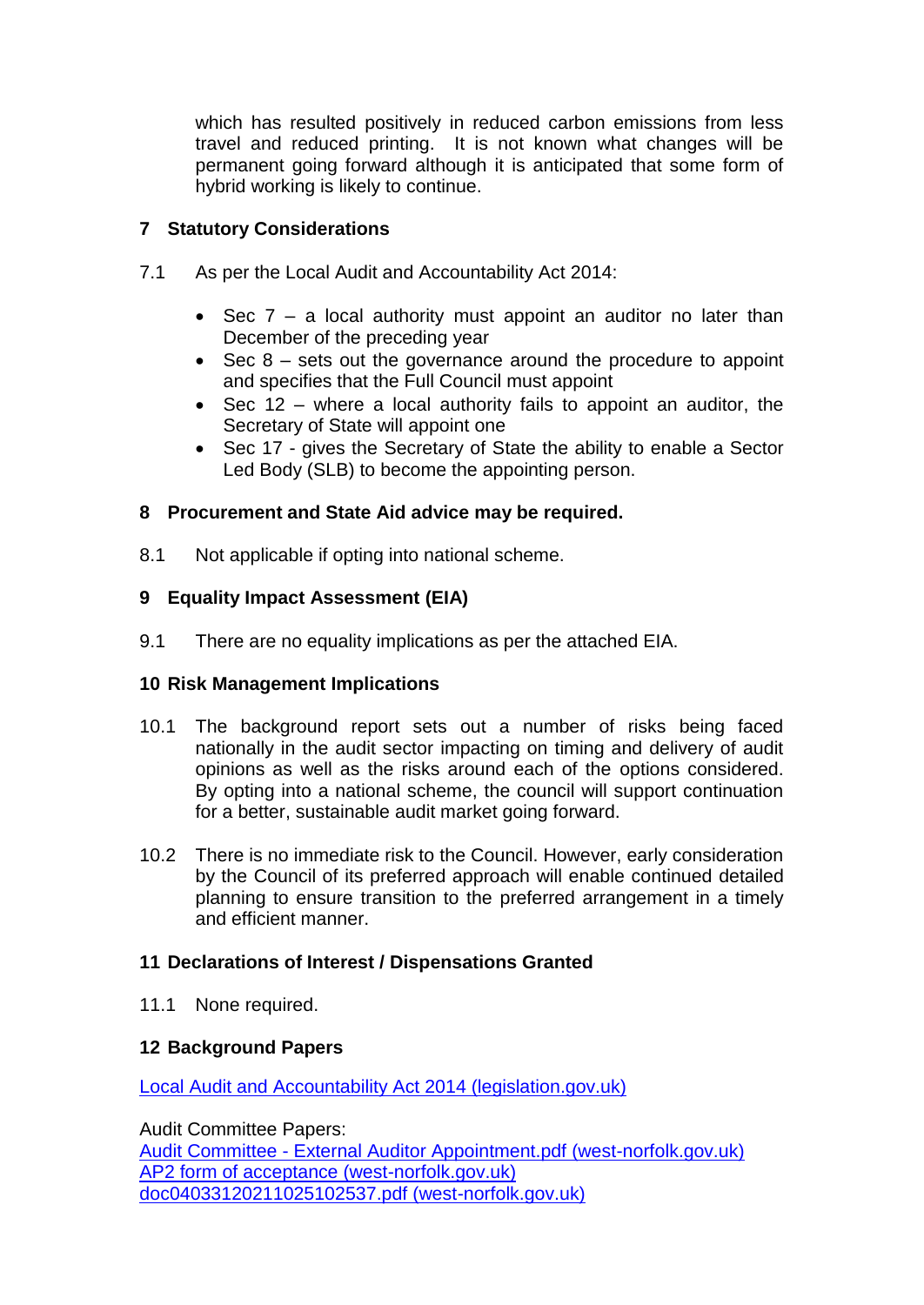### **Pre-Screening Equality Impact Assessment**





| Name of policy/service/function                                                                                                                                                                                       | Arrangement for Appointment of External Auditor                                                                                                                                                                                                             |          |          |         |        |  |
|-----------------------------------------------------------------------------------------------------------------------------------------------------------------------------------------------------------------------|-------------------------------------------------------------------------------------------------------------------------------------------------------------------------------------------------------------------------------------------------------------|----------|----------|---------|--------|--|
| Is this a new or existing policy/<br>service/function?                                                                                                                                                                | Existing                                                                                                                                                                                                                                                    |          |          |         |        |  |
| Brief summary/description of the main<br>aims of the policy/service/function being<br>screened.                                                                                                                       | To comply with the Local Audit and Accountability Act<br>2014, arrangements have to be made for the appointment<br>of external auditors for the five year period from 2023/24<br>and expiry of the current external audit contract<br>arrangement with PSAA |          |          |         |        |  |
| Please state if this policy/service is rigidly<br>constrained by statutory obligations                                                                                                                                |                                                                                                                                                                                                                                                             |          |          |         |        |  |
| Question                                                                                                                                                                                                              | <b>Answer</b>                                                                                                                                                                                                                                               |          |          |         |        |  |
| 1. Is there any reason to believe that the<br>policy/service/function could have a<br>specific impact on people from one or<br>more of the following groups according to<br>their different protected characteristic, |                                                                                                                                                                                                                                                             | Positive | Negative | Neutral | Unsure |  |
| for example, because they have particular<br>needs, experiences, issues or priorities or                                                                                                                              | Age                                                                                                                                                                                                                                                         |          |          | X       |        |  |
| in terms of ability to access the service?                                                                                                                                                                            | <b>Disability</b>                                                                                                                                                                                                                                           |          |          | X       |        |  |
|                                                                                                                                                                                                                       | Gender                                                                                                                                                                                                                                                      |          |          | X       |        |  |
| Please tick the relevant box for each<br>group.                                                                                                                                                                       | Gender Re-assignment                                                                                                                                                                                                                                        |          |          | X       |        |  |
|                                                                                                                                                                                                                       | Marriage/civil partnership                                                                                                                                                                                                                                  |          |          | X       |        |  |
| NB. Equality neutral means no negative                                                                                                                                                                                | Pregnancy & maternity                                                                                                                                                                                                                                       |          |          | X       |        |  |
| impact on any group.                                                                                                                                                                                                  | Race                                                                                                                                                                                                                                                        |          |          | X       |        |  |
|                                                                                                                                                                                                                       | Religion or belief                                                                                                                                                                                                                                          |          |          | X       |        |  |
|                                                                                                                                                                                                                       | Sexual orientation                                                                                                                                                                                                                                          |          |          | X       |        |  |
|                                                                                                                                                                                                                       | Other (eg low income)                                                                                                                                                                                                                                       |          |          | X       |        |  |